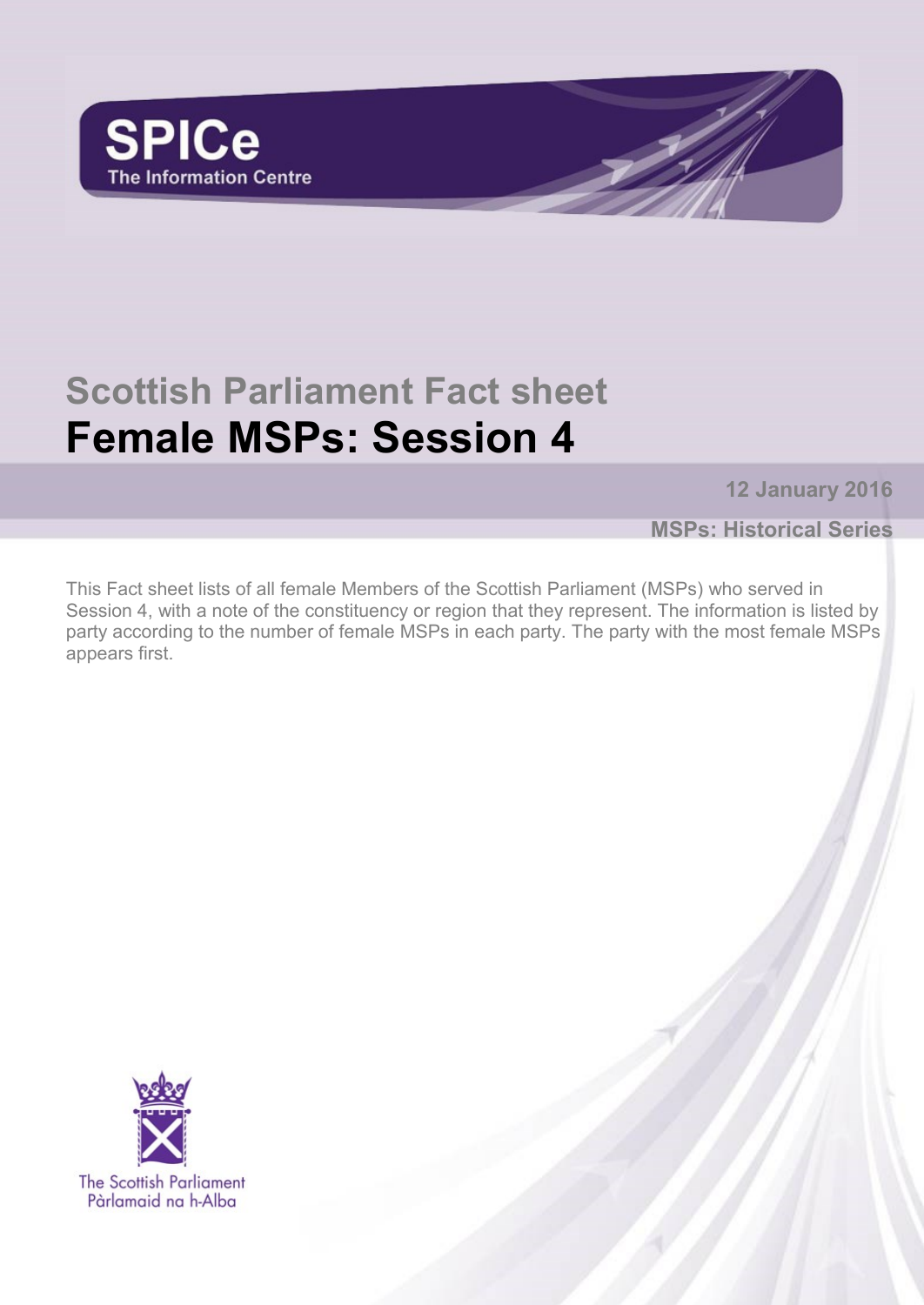#### **Scottish Labour [20]**

| <b>MSP</b>                  | <b>Constituency (C) or Region (R)</b> |  |
|-----------------------------|---------------------------------------|--|
| <b>Jackie Baillie</b>       | Dumbarton (C)                         |  |
| <b>Claire Baker</b>         | Mid Scotland and Fife (R)             |  |
| Jayne Baxter <sup>1</sup>   | Mid Scotland and Fife (R)             |  |
| Claudia Beamish             | South Scotland (R)                    |  |
| Sarah Boyack                | Lothian (R)                           |  |
| Lesley Brennan <sup>2</sup> | North East Scotland (R)               |  |
| Kezia Dugdale               | Lothian (R)                           |  |
| Helen Eadie <sup>3</sup>    | Cowdenbeath (C)                       |  |
| Mary Fee                    | West Scotland (R)                     |  |
| Patricia Ferguson           | Glasgow Maryhill and Springburn (C)   |  |
| <b>Rhoda Grant</b>          | Highlands and Islands (R)             |  |
| Cara Hilton <sup>4</sup>    | Dunfermline (C)                       |  |
| Johann Lamont               | Glasgow Pollok (C)                    |  |
| Jenny Marra                 | North East Scotland (R)               |  |
| <b>Margaret McCulloch</b>   | Central Scotland (C)                  |  |
| Margaret McDougall          | West Scotland (R)                     |  |
| Siobhan McMahon             | Central Scotland (R)                  |  |
| Anne McTaggart              | Glasgow (R)                           |  |
| <b>Elaine Murray</b>        | Dumfriesshire (C)                     |  |
| <b>Elaine Smith</b>         | Coatbridge and Chryston (C)           |  |

## **Scottish National Party [17]**

l

| <b>MSP</b>              | Constituency (C) or Region (R)         |  |
|-------------------------|----------------------------------------|--|
| <b>Clare Adamson</b>    | Central Scotland (R)                   |  |
| <b>Margaret Burgess</b> | Cunninghame South (C)                  |  |
| Aileen Campbell         | Clydesdale (C)                         |  |
| Angela Constance        | Almond Valley (C)                      |  |
| Roseanna Cunningham     | Perthshire South and Kinross-shire (C) |  |

<sup>1</sup> Jayne Baxter became the regional member for Mid Scotland and Fife on 8 December 2012. She replaced John Park who resigned on 7 December 2012.

 $2$  Lesley Brennan became the regional member for North East Scotland on 11 January 2016. She replaced Richard Baker who resigned on 11 January 2016.

 $3$  Helen Eadie died on 9 November 2013. She was replaced by Alex Rowley.

**Reference:** FS2-32 2 <sup>4</sup> Cara Hilton was elected in the Dunfermline by-election on 24 October 2013. She replaced Bill Walker.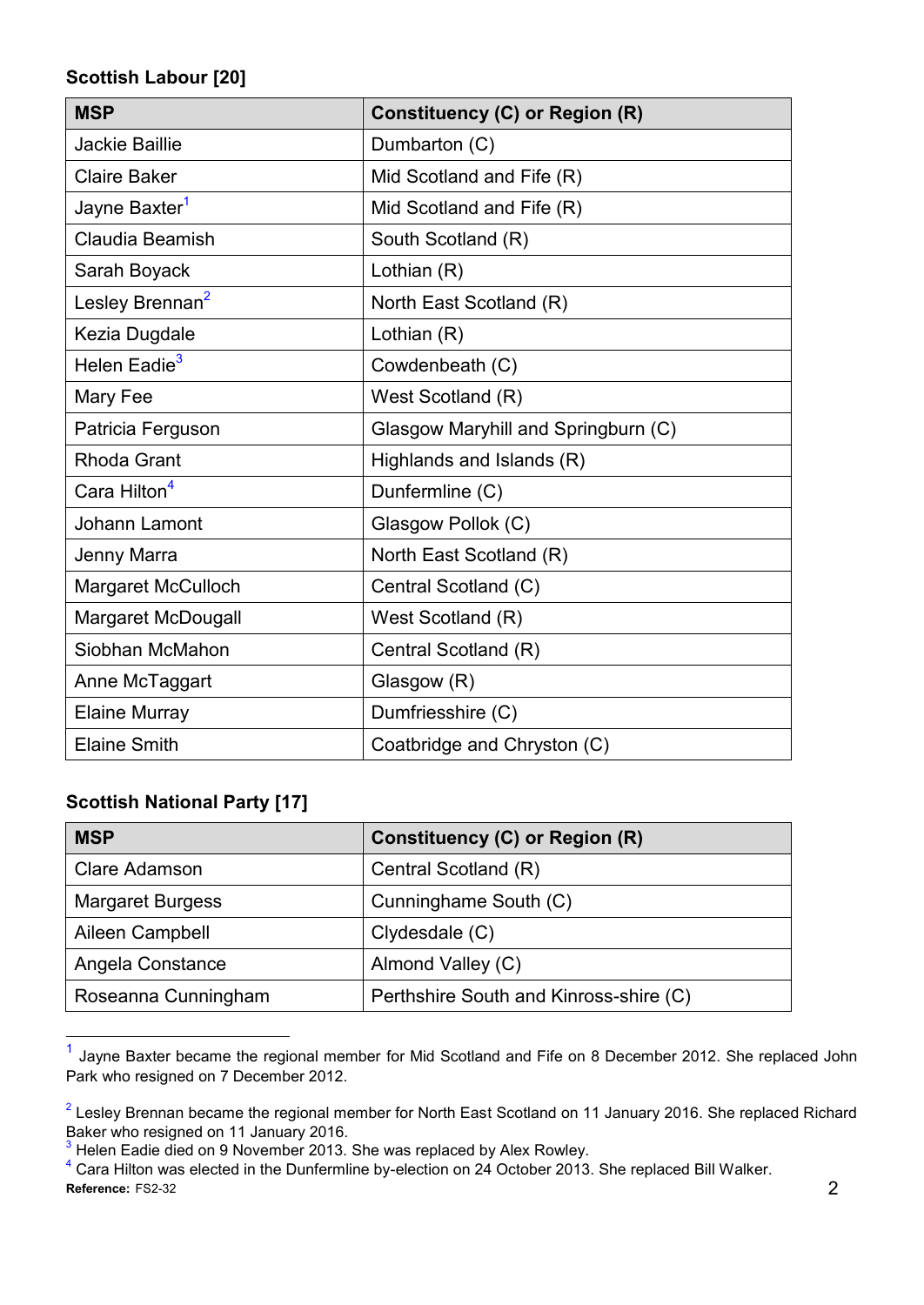| Annabelle Ewing           | Mid Scotland and Fife (R)                      |
|---------------------------|------------------------------------------------|
| Linda Fabiani             | East Kilbride (C)                              |
| <b>Christine Grahame</b>  | Midlothian South, Tweeddale and Lauderdale (C) |
| Fiona Hyslop              | Linlithgow (C)                                 |
| Joan McAlpine             | South Scotland (R)                             |
| <b>Christina McKelvie</b> | Hamilton, Larkhall & Stonehouse (C)            |
| Aileen McLeod             | South Scotland (R)                             |
| Fiona McLeod              | Strathkelvin and Bearsden (C)                  |
| Shona Robison             | Dundee City East (C)                           |
| Nicola Sturgeon           | Glasgow Southside (C)                          |
| Maureen Watt              | Aberdeen South and North Kincardine (C)        |
| Sandra White              | Glasgow Kelvin (C)                             |

# **Scottish Conservative and Unionist Party [6]**

| <b>MSP</b>               | Constituency (C) or Region (R) |
|--------------------------|--------------------------------|
| <b>Ruth Davidson</b>     | Glasgow (R)                    |
| <b>Annabel Goldie</b>    | West Scotland (R)              |
| Nanette Milne            | North East Scotland (R)        |
| <b>Margaret Mitchell</b> | Central Scotland (R)           |
| Mary Scanlon             | Highlands and Islands (R)      |
| Liz Smith                | Mid Scotland and Fife (R)      |

### **Scottish Liberal Democrats [1]**

| <b>MSP</b>            | <b>Constituency (C) or Region (R)</b> |  |
|-----------------------|---------------------------------------|--|
| <b>Alison McInnes</b> | North East Scotland (R)               |  |

# **Scottish Green Party [1]**

| <b>MSP</b>       | <b>Constituency (C) or Region (R)</b> |  |
|------------------|---------------------------------------|--|
| Alison Johnstone | Lothian (R)                           |  |

# **Independent [2]**

 $\overline{a}$ 

| <b>MSP</b>                   | <b>Constituency (C) or Region (R)</b> |  |
|------------------------------|---------------------------------------|--|
| Margo MacDonald <sup>5</sup> | Lothian $(R)$                         |  |

**Reference:** FS2-32 3 <sup>5</sup> Margo MacDonald died on 4 April 2014.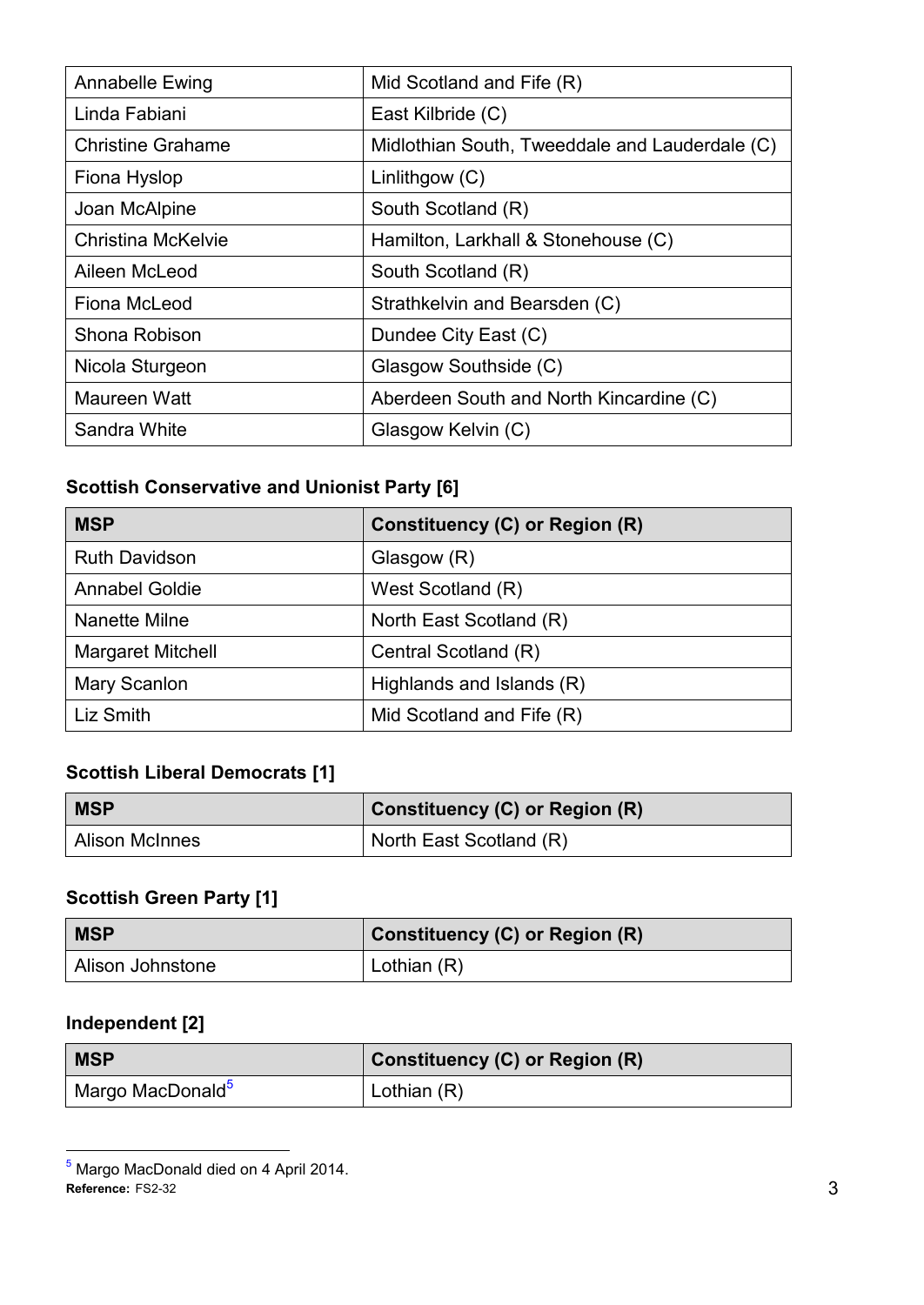| Jean Urquhart <sup>6</sup> | $\mid$ Highlands and Islands (R) |
|----------------------------|----------------------------------|
|----------------------------|----------------------------------|

#### **Table 1: Total Number of Female MSPs following the election on 5 May 2011**

|                                                 | <b>Constituency</b> | <b>Regional</b> | <b>TOTAL</b> |
|-------------------------------------------------|---------------------|-----------------|--------------|
| <b>Scottish National Party</b>                  | 14                  | 5               | 19           |
| Scottish Labour                                 |                     | 10              | 17           |
| <b>Scottish Conservative and Unionist Party</b> |                     | 6               | 6            |
| <b>Scottish Liberal Democrats</b>               |                     |                 |              |
| <b>Scottish Green Party</b>                     |                     |                 |              |
| Independent                                     |                     |                 |              |
|                                                 | 21                  | 24              | 45           |

#### **Table 2: Total Number of Female MSPs following the election of the Presiding Officer on 11 May 2011**

|                                                 | <b>Constituency</b> | <b>Regional</b> | <b>TOTAL</b> |
|-------------------------------------------------|---------------------|-----------------|--------------|
| <b>Scottish National Party</b>                  | 13                  | 5               | 18           |
| Scottish Labour                                 |                     | 10              | 17           |
| <b>Scottish Conservative and Unionist Party</b> | O                   | 6               | 6            |
| <b>Scottish Liberal Democrats</b>               |                     |                 |              |
| <b>Scottish Green Party</b>                     |                     |                 |              |
| Independent                                     |                     |                 |              |
| Presiding Officer (Tricia Marwick)'             |                     | O               |              |
|                                                 | 21                  | 24              | 45           |

 $\overline{a}$  $^6$  Jean Urquhart was elected as a member of the Scottish National Party (SNP). She resigned from the SNP on 23 October 2012.

**Reference:** FS2-32 4  $<sup>7</sup>$  Elected as a member of the Scottish National Party, Tricia Marwick took voluntary suspension from the Scottish</sup> National Party following her election as Presiding Officer. This role has no party affiliation.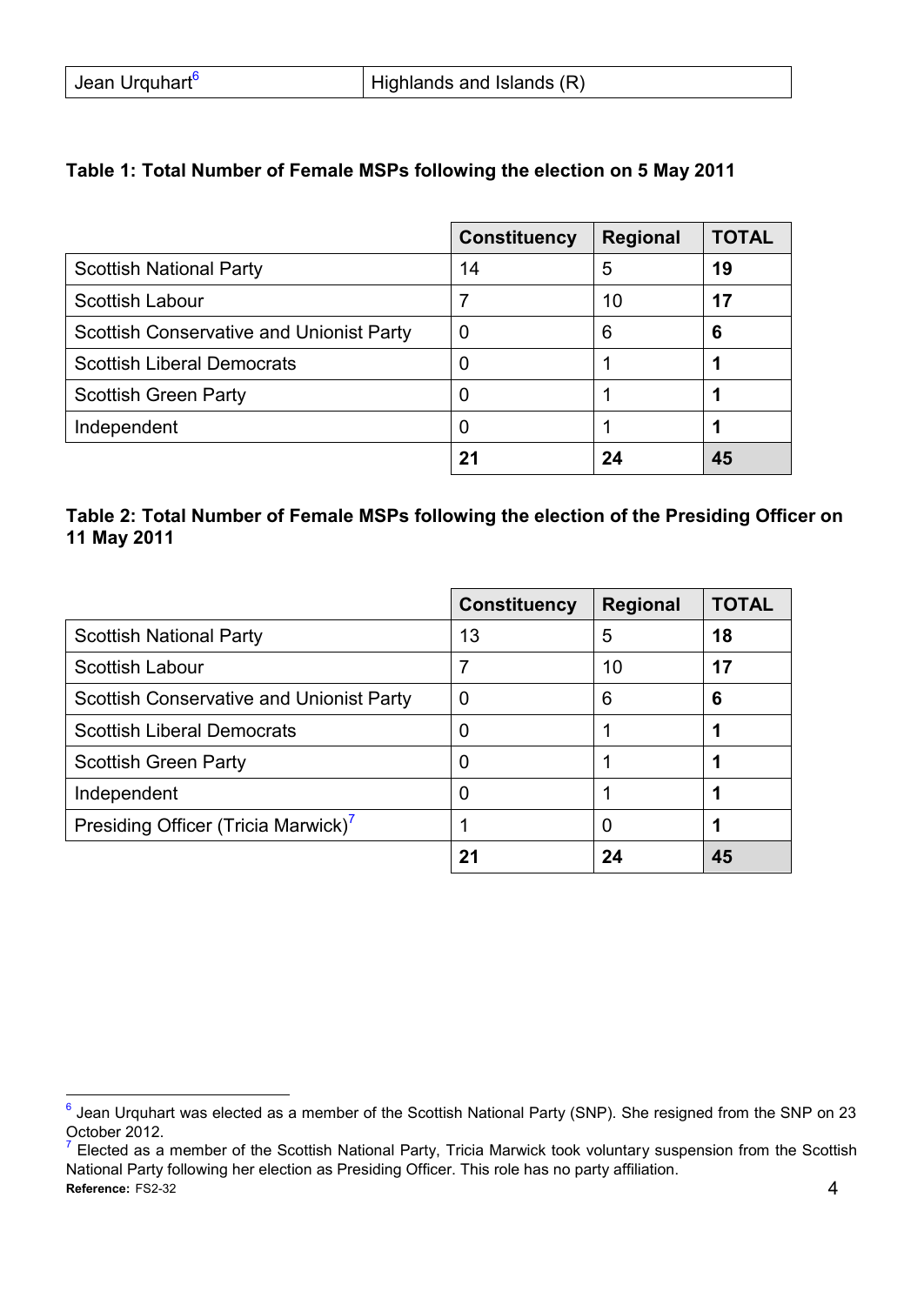**Table 3: Total Number of Female MSPs following the resignation of Jean Urquhart on 23 October 2012 from the Scottish National Party.**

|                                                 | <b>Constituency</b> | <b>Regional</b> | <b>TOTAL</b> |
|-------------------------------------------------|---------------------|-----------------|--------------|
| <b>Scottish National Party</b>                  | 13                  |                 | 17           |
| <b>Scottish Labour</b>                          |                     | 10              | 17           |
| <b>Scottish Conservative and Unionist Party</b> | 0                   | 6               | 6            |
| <b>Scottish Liberal Democrats</b>               |                     |                 |              |
| <b>Scottish Green Party</b>                     |                     |                 |              |
| Independent                                     |                     | 2               | כי           |
| Presiding Officer (Tricia Marwick) <sup>8</sup> |                     |                 |              |
|                                                 | 21                  | 24              | 45           |

**Table 4: Total Number of Female MSPs following the resignation of John Park on 7 December 2012 and the election of Jayne Baxter on 8 December 2012.**

|                                                 | <b>Constituency</b> | <b>Regional</b> | <b>TOTAL</b> |
|-------------------------------------------------|---------------------|-----------------|--------------|
| <b>Scottish National Party</b>                  | 13                  | 4               | 17           |
| Scottish Labour                                 |                     | 11              | 18           |
| <b>Scottish Conservative and Unionist Party</b> | 0                   | 6               | 6            |
| <b>Scottish Liberal Democrats</b>               |                     |                 |              |
| Scottish Green Party                            |                     |                 |              |
| Independent                                     |                     | 2               | כי           |
| Presiding Officer (Tricia Marwick) <sup>9</sup> |                     |                 |              |
|                                                 | 21                  | 25              | 46           |

 $\overline{a}$ 8 Elected as a member of the Scottish National Party, Tricia Marwick took voluntary suspension from the Scottish National Party following her election as Presiding Officer. This role has no party affiliation.

**Reference:** FS2-32 5 <sup>9</sup> Elected as a member of the Scottish National Party, Tricia Marwick took voluntary suspension from the Scottish National Party following her election as Presiding Officer. This role has no party affiliation.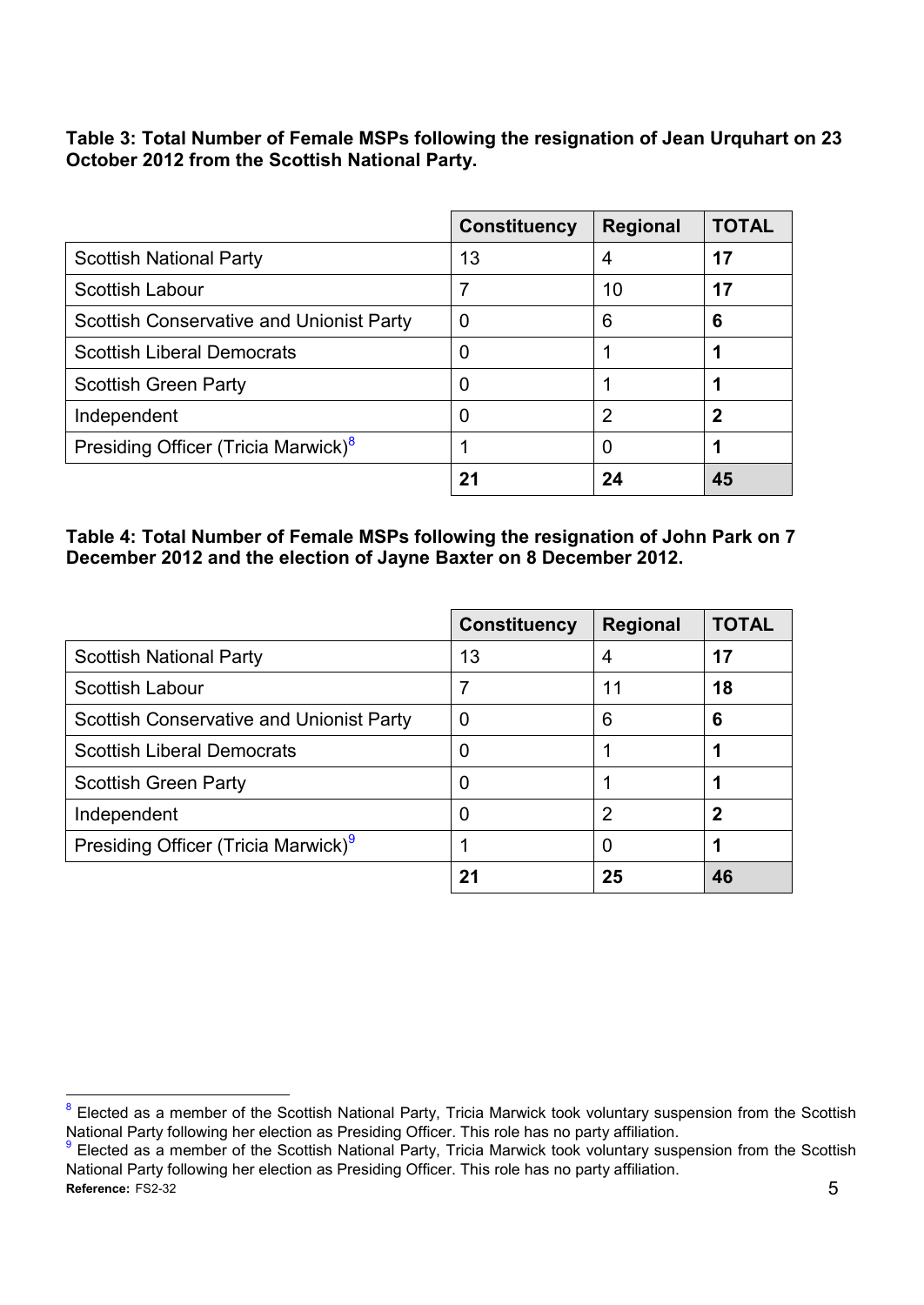**Table 5: Total Number of Female MSPs following the resignation of Bill Walker on 9 September 2013 and the election of Cara Hilton on 24 October 2013.**

|                                                  | <b>Constituency</b> | <b>Regional</b> | <b>TOTAL</b> |
|--------------------------------------------------|---------------------|-----------------|--------------|
| <b>Scottish National Party</b>                   | 13                  | 4               | 17           |
| Scottish Labour                                  | 8                   | 11              | 19           |
| <b>Scottish Conservative and Unionist Party</b>  | 0                   | 6               | 6            |
| <b>Scottish Liberal Democrats</b>                |                     |                 |              |
| <b>Scottish Green Party</b>                      |                     |                 |              |
| Independent                                      |                     | 2               | 2            |
| Presiding Officer (Tricia Marwick) <sup>10</sup> |                     | O               |              |
|                                                  | 22                  | 25              |              |

#### **Table 6: Total Number of Female MSPs following the death of Helen Eadie on 9 November 2013.**

|                                                  | <b>Constituency</b> | <b>Regional</b> | <b>TOTAL</b> |
|--------------------------------------------------|---------------------|-----------------|--------------|
| <b>Scottish National Party</b>                   | 13                  | 4               | 17           |
| Scottish Labour                                  |                     | 11              | 18           |
| <b>Scottish Conservative and Unionist Party</b>  | U                   | 6               | 6            |
| <b>Scottish Liberal Democrats</b>                |                     |                 |              |
| <b>Scottish Green Party</b>                      |                     |                 |              |
| Independent                                      |                     | 2               | כי           |
| Presiding Officer (Tricia Marwick) <sup>11</sup> |                     | O               |              |
|                                                  | 21                  | 25              | 46           |

 $\overline{a}$  $10$  Elected as a member of the Scottish National Party, Tricia Marwick took voluntary suspension from the Scottish National Party following her election as Presiding Officer. This role has no party affiliation.

**Reference:** FS2-32 6  $11$  Elected as a member of the Scottish National Party, Tricia Marwick took voluntary suspension from the Scottish National Party following her election as Presiding Officer. This role has no party affiliation.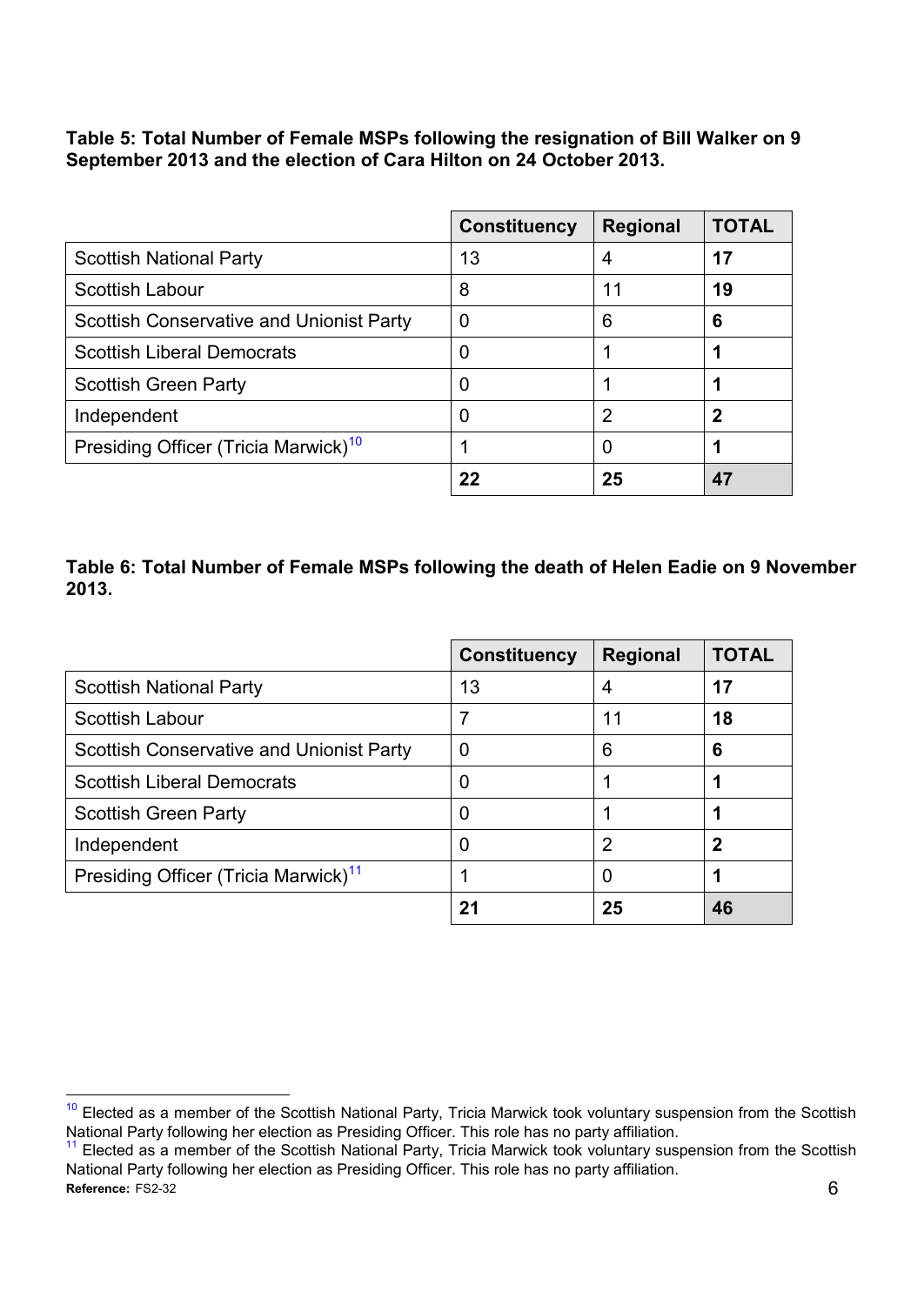**Table 7: Total Number of Female MSPs following the death of Margo MacDonald on 4 April 2014.**

|                                                  | <b>Constituency</b> | <b>Regional</b> | <b>TOTAL</b> |
|--------------------------------------------------|---------------------|-----------------|--------------|
| <b>Scottish National Party</b>                   | 13                  | 4               | 17           |
| Scottish Labour                                  |                     | 11              | 18           |
| <b>Scottish Conservative and Unionist Party</b>  | 0                   | 6               | 6            |
| <b>Scottish Liberal Democrats</b>                |                     |                 |              |
| <b>Scottish Green Party</b>                      |                     |                 |              |
| Independent                                      |                     |                 |              |
| Presiding Officer (Tricia Marwick) <sup>12</sup> |                     | 0               |              |
|                                                  | 21                  | 24              | 45           |

**Table 8: Total Number of Female MSPs following the resignation of Richard Baker on 11 January 2016 and the election of Lesley Brennan on 11 January 2016**

|                                                  | <b>Constituency</b> | <b>Regional</b> | <b>TOTAL</b> |
|--------------------------------------------------|---------------------|-----------------|--------------|
| <b>Scottish National Party</b>                   | 13                  |                 | 17           |
| Scottish Labour                                  |                     | 12              | 19           |
| <b>Scottish Conservative and Unionist Party</b>  | 0                   | 6               | 6            |
| <b>Scottish Liberal Democrats</b>                | U                   |                 |              |
| <b>Scottish Green Party</b>                      | O                   |                 |              |
| Independent                                      |                     |                 |              |
| Presiding Officer (Tricia Marwick) <sup>13</sup> |                     |                 |              |
|                                                  | 21                  | 25              | 46           |

 $12$ <sup>12</sup> Elected as a member of the Scottish National Party, Tricia Marwick took voluntary suspension from the Scottish National Party following her election as Presiding Officer. This role has no party affiliation.

**Reference:** FS2-32 7  $13$  Elected as a member of the Scottish National Party, Tricia Marwick took voluntary suspension from the Scottish National Party following her election as Presiding Officer. This role has no party affiliation.